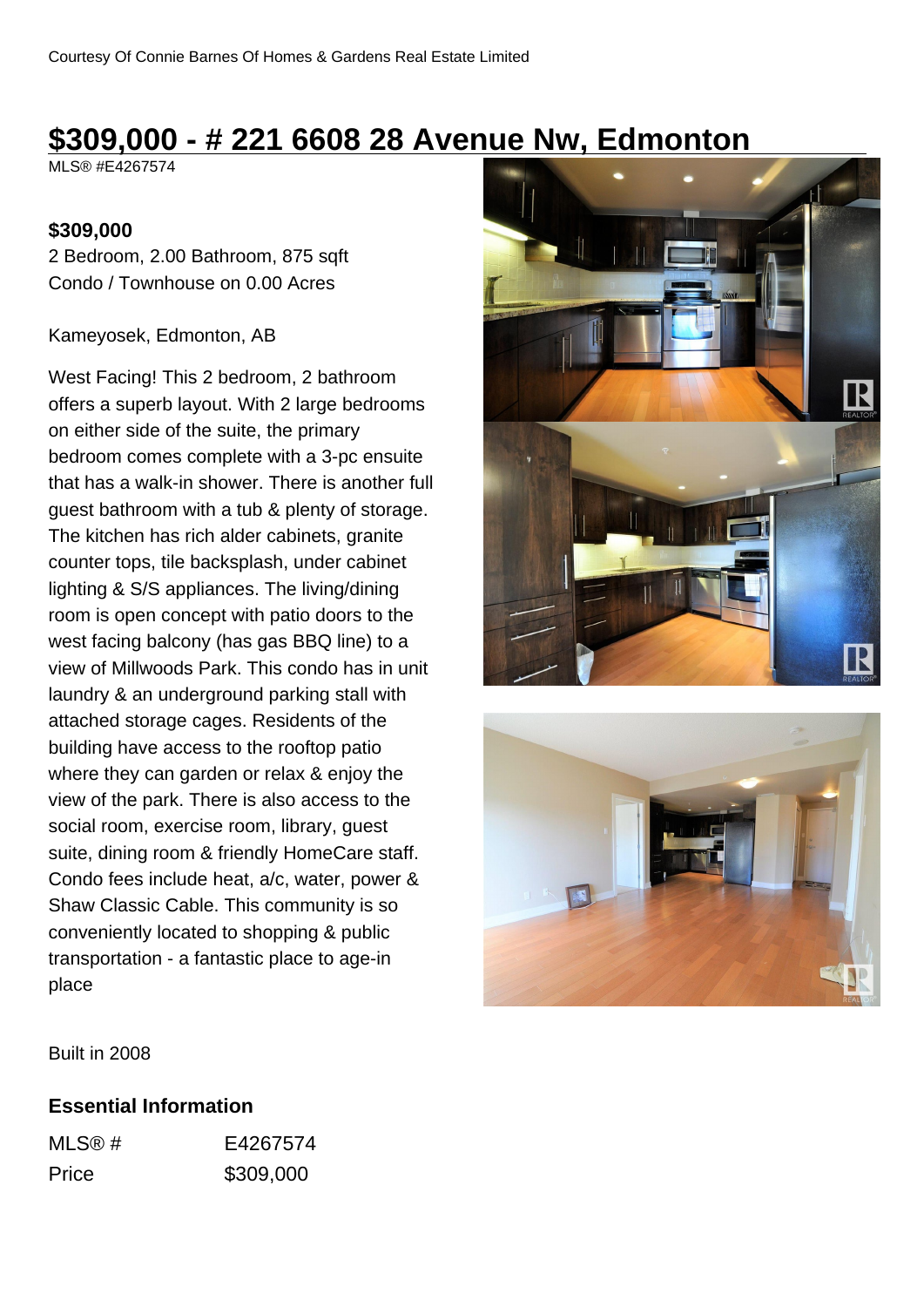| <b>Bedrooms</b><br>2        |                               |
|-----------------------------|-------------------------------|
| <b>Bedrooms Above Grade</b> | 2                             |
| <b>Bathrooms</b>            | 2.00                          |
| <b>Full Baths</b>           | 2                             |
| <b>Square Footage</b>       | 875                           |
| Acres                       | 0.00                          |
| <b>Year Built</b>           | 2008                          |
| <b>Type</b>                 | Condo / Townhouse             |
| Sub-Type                    | <b>Apartment High Rise</b>    |
| <b>Style</b>                | <b>Single Level Apartment</b> |
|                             |                               |

## **Community Information**

| <b>Address</b>     | #221 6608 28 Avenue Nw    |
|--------------------|---------------------------|
| Area               | Edmonton                  |
| Community          | Kameyosek                 |
| Condo              | <b>Shepherd's Gardens</b> |
| City               | Edmonton                  |
| County             | <b>ALBERTA</b>            |
| Province           | ΑB                        |
| <b>Postal Code</b> | <b>T6K 2R1</b>            |
|                    |                           |

### **Amenities**

| <b>Amenities</b>         |                                                                                                                                                                                                                                                       |  |  |
|--------------------------|-------------------------------------------------------------------------------------------------------------------------------------------------------------------------------------------------------------------------------------------------------|--|--|
| <b>Features</b>          | Air Conditioner, Assisted Living, Deck, Detectors Smoke, Exercise<br>Room, Guest Suite, Intercom, Laundry-In-Suite, No Animal Home, No<br>Smoking Home, Parking-Visitor, Secured Parking, Social Rooms,<br>Sprinkler System-Fire, Cable TV Connection |  |  |
| <b>Parking Spaces</b>    | 1                                                                                                                                                                                                                                                     |  |  |
| Parking                  | Heated, Underground                                                                                                                                                                                                                                   |  |  |
| <b>Interior</b>          |                                                                                                                                                                                                                                                       |  |  |
| Interior                 | Ceramic Tile, Engineered Wood                                                                                                                                                                                                                         |  |  |
| <b>Interior Features</b> | Dishwasher-Built-In, Garage Control, Garburator, Microwave Hood<br>Cover, Refrigerator, Stove-Electric, Stacked Washer/Dryer, Window<br>Coverings, Air Conditioning-Central                                                                           |  |  |
| Heating                  | Heat Pump                                                                                                                                                                                                                                             |  |  |
| # of Stories             | 1                                                                                                                                                                                                                                                     |  |  |
| <b>Basement</b>          | None, No Basement                                                                                                                                                                                                                                     |  |  |
| <b>Exterior</b>          |                                                                                                                                                                                                                                                       |  |  |
| <b>Exterior</b>          | <b>Acrylic Stucco</b>                                                                                                                                                                                                                                 |  |  |